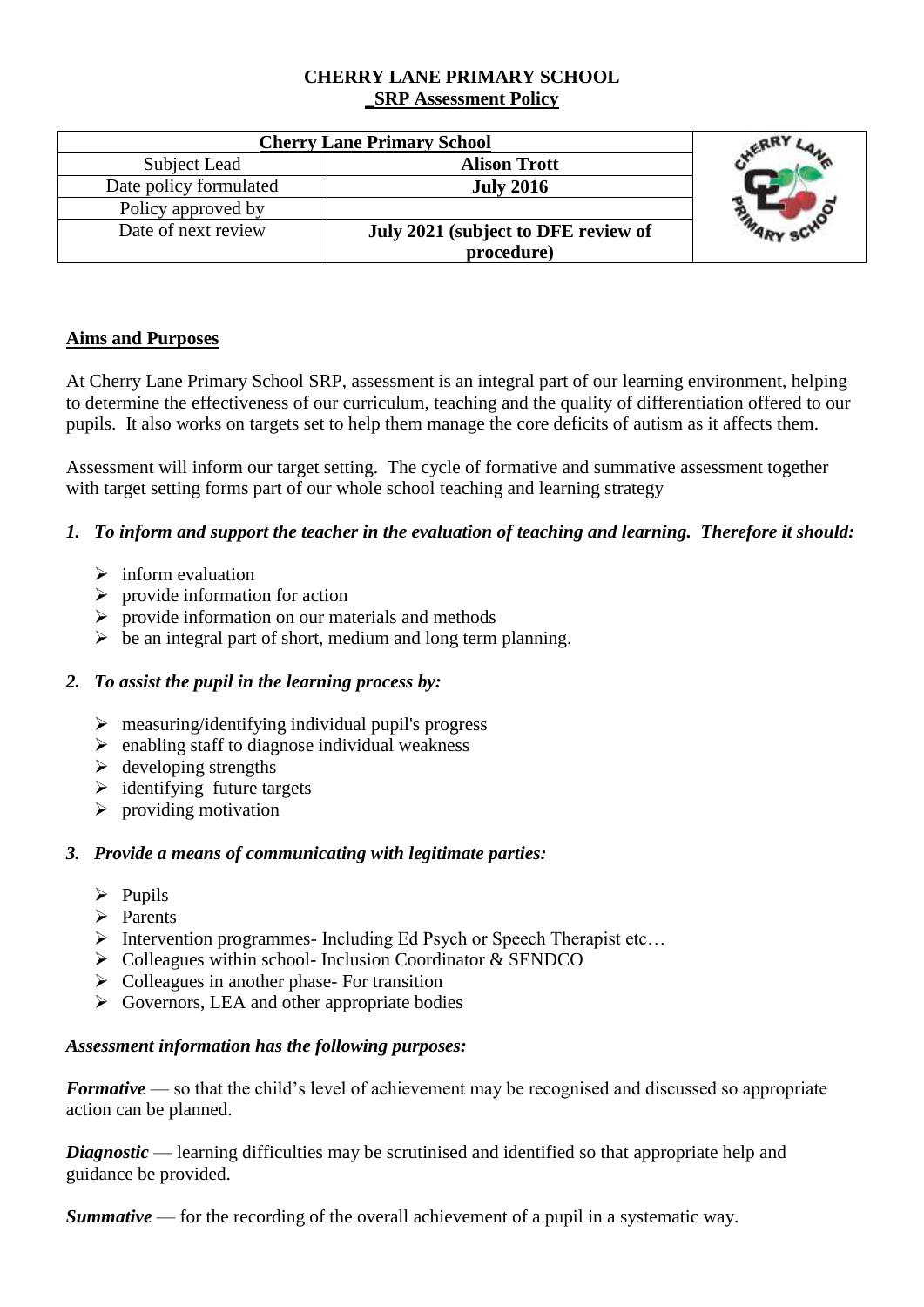*Evaluative* — by means of which some aspects of the work of a school, can be assessed and reported upon.

# **Organisation**

All pupils within the SRP have access to a broad and balanced curriculum and will follow mainstream lessons as closely as possible, although these will be differentiated or taught at the most developmentally appropriate level. We have developed learning opportunities based on a differentiated national curriculum which incorporates P-levels, National Curriculum objectives and Early Learning Goals, alongside SCERTS targets. The curriculum at all levels is designed to engage pupils in exciting and engaging learning opportunities that are based around their interests. Throughout the SRP there is a focus on identifying and meeting the needs of each pupil, using ASD-specific supports to ensure that each individual makes good progress. We place a heavy emphasis on life skills and emotional regulation to ensure children can follow the structures and routines of mainstream lessons.

Children within the SRP will complete all assessments that are administered in mainstream at their appropriate level within reading, maths, writing and science. This includes phonics screening, Suffolk tests and Maths Mastery assessments. Children in EYFS will be monitored using the Early Learning goals and recorded as those children in Reception. If children are not yet accessing the national curriculum they will be assessed using stepping stones Milestones. For children working pre nursery level the AET framework is used to create objectives. Weekly targets will be made using these and assessed every week to inform the following weeks work.

Milestone criteria from the Essentials package are used as an ongoing tool for reading, writing and maths from Year 1 to Year 6. It is used to monitor the expected attainment of pupils by the end of year 2, 4 and 6 and to plan next steps. Teachers report a score for each pupil in these areas, three times through the school year.

As children in the SRP do not always start in September on entry assessments are completed to ascertain where they are and how best to engage them in learning. These include maths mastery pre assessments, Suffolk reading tests and an independent writing task. These are then used to inform the teaching staff and guide them on creating a suitable curriculum.

Maths Mastery tests are completed at the beginning and end of each unit (to measure progress) and are used to inform Milestone highlighting. There are also tests completed for Maths Mastery at the end of the academic year.

### **Foundation Subjects**

The children in the SRP will follow the mainstream foundation subject's curriculum as closely as possible, although it is usually largely differentiated and therefore assessments will be gathered through outcome of work. Teaching staff will try to teach the topics through the interests of the individual child.

### **SCERTS**

SCERTS is an innovative educational model for working with children with autism spectrum disorder (ASD) and their families. It provides specific guidelines for helping a child become a competent and confident social communicator, while preventing problem behaviours that interfere with learning and the development of relationships. It also is designed to help families, educators and therapists work cooperatively as a team, in a carefully coordinated manner, to maximise progress in supporting a child. It helps staff to see the impediments and difficulties experienced by autistic children and encourages them to look for progress against autism targets as well as academic ones.